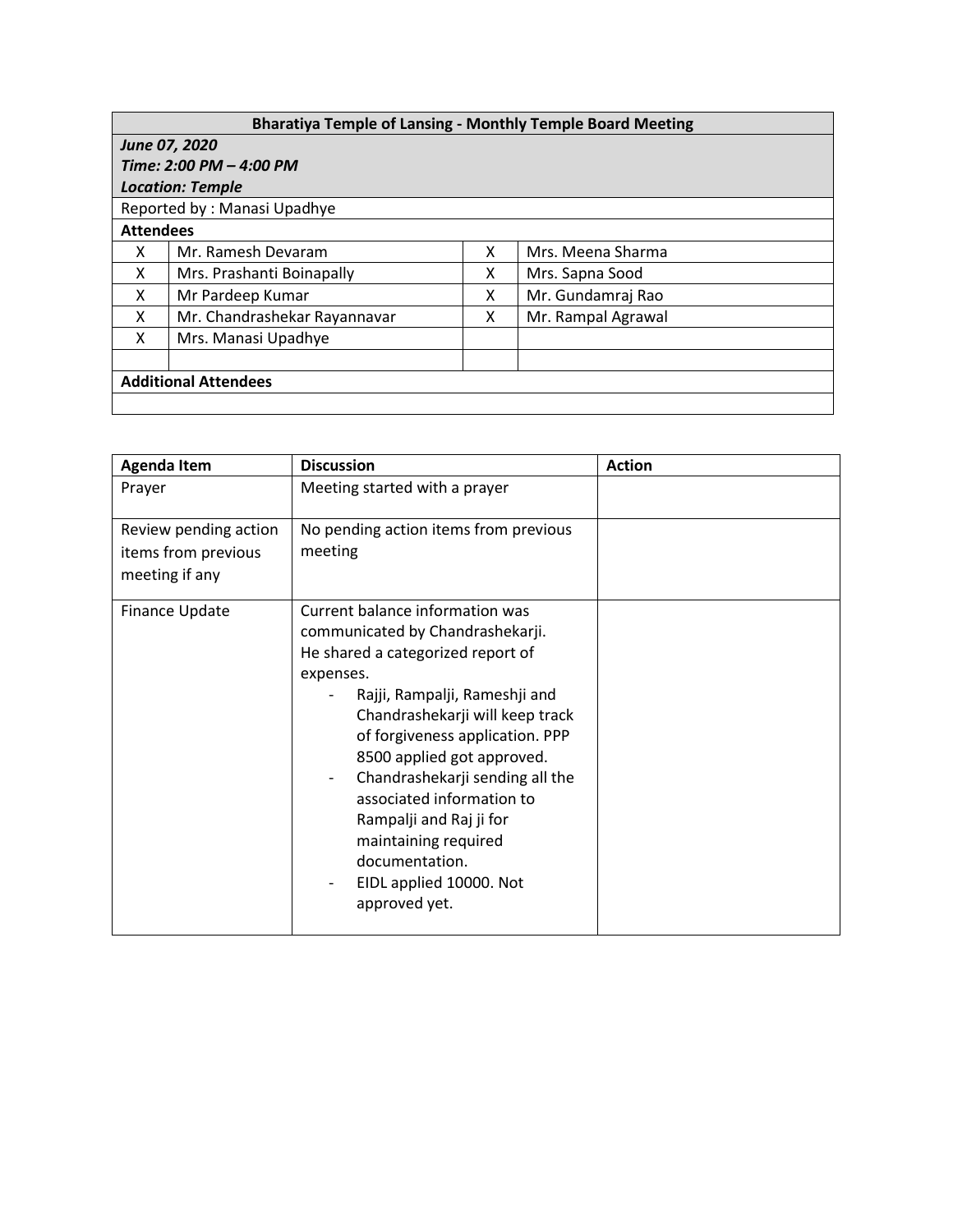|                                                           | Chandrashekarji and Rameshji<br>answered questions by the board<br>members on Finance report.<br>Maintenance committee to<br>handle all the contracts. Make a<br>list of all the contractors and<br>payment schedule. Share it with<br>Finance committee.<br>Maintenance committee will<br>send the email invoice to the<br>treasurer. Treasure will pay by                                                                                                                                                                                                                                                                                                              | Finance committee to<br>discuss options to<br>switch to a different<br>bank from Fifth Third.<br>Applying for a credit<br>card for Pardeepji. |
|-----------------------------------------------------------|--------------------------------------------------------------------------------------------------------------------------------------------------------------------------------------------------------------------------------------------------------------------------------------------------------------------------------------------------------------------------------------------------------------------------------------------------------------------------------------------------------------------------------------------------------------------------------------------------------------------------------------------------------------------------|-----------------------------------------------------------------------------------------------------------------------------------------------|
|                                                           | schedule.<br>If vendor call for enquiry of<br>payment then request the<br>contractor to contact the<br>treasurer/chairman.                                                                                                                                                                                                                                                                                                                                                                                                                                                                                                                                               |                                                                                                                                               |
| Infrastructure &<br><b>Operations Committee</b><br>update | Elevator maintenance will be<br>scheduled for July 2020.<br>House has been handed over to<br>the Finance committee for Sale.<br>Rampalji will take a lead on the<br>sale by owner till July 15.<br>Meenaji and Rameshji will in<br>parallel work on Sale through<br>agent. Chandrashekarji will be in<br>the loop all the time.<br>Raj ji suggested Rampal ji to take<br>an MLS # and board approved (as<br>it costs less than \$100 and allows<br>for broader reach)<br>Shastriji's house walkthrough to<br>prioritize the work if any.<br>Temple camera's not working.<br>Pardeepji to work with the<br>vendor.<br>WiFi - check the possibility of<br>making it better |                                                                                                                                               |
| <b>Priest Committee</b><br>updates                        | No Fruits or Prasad for Pujas<br>$\overline{\phantom{a}}$<br>Devotees will not be signing in to<br>$\overline{\phantom{a}}$<br>the log book, instead the log<br>book should be with the priest at<br>the entry at all times, not visible<br>to devotees                                                                                                                                                                                                                                                                                                                                                                                                                  |                                                                                                                                               |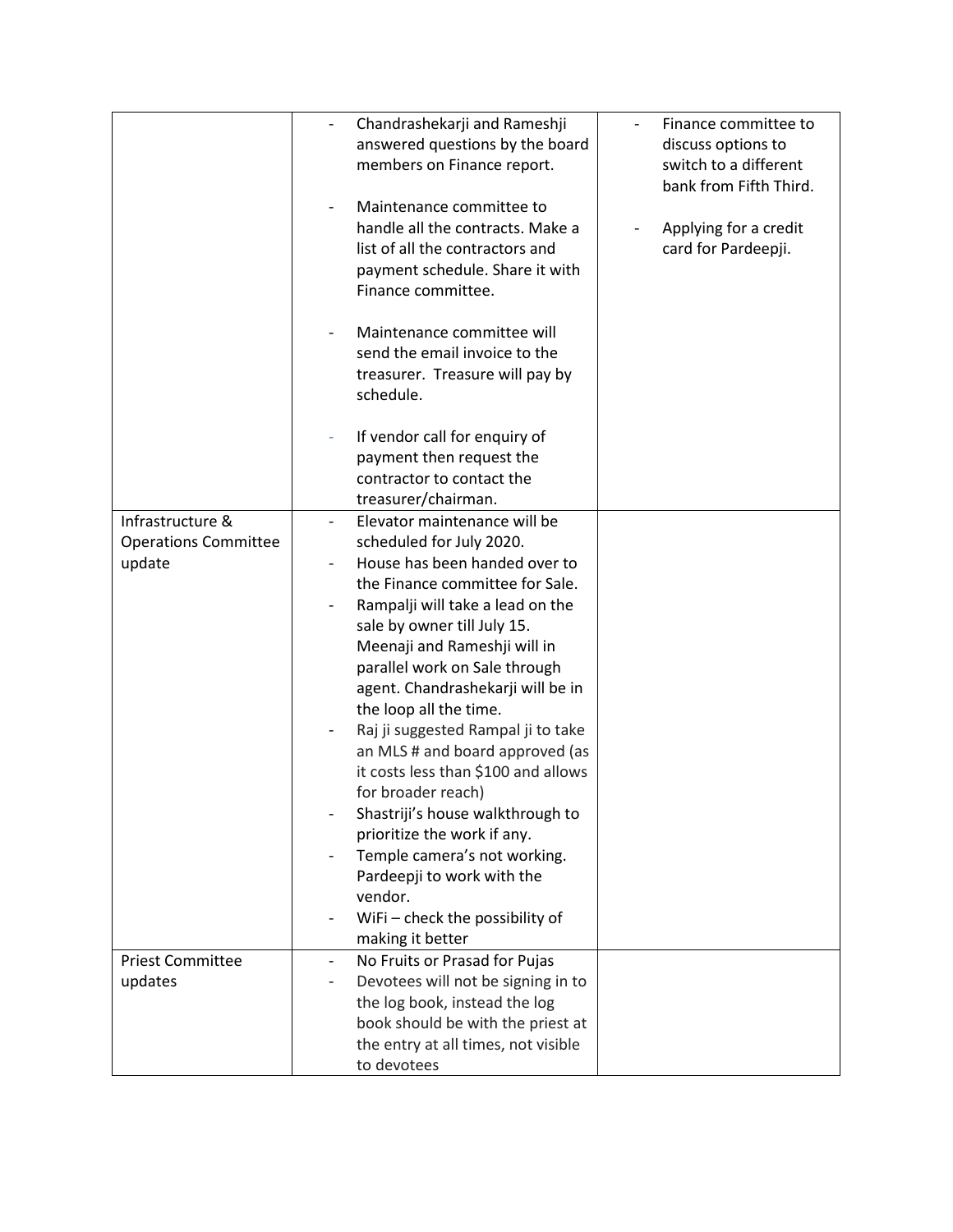| <b>Religious Events</b>   | Meenaji had shared the committee                                     | Draft an email about             |
|---------------------------|----------------------------------------------------------------------|----------------------------------|
| <b>Committee Updates</b>  | updates with the board. Board members                                | Pranpratisthapana anniversary    |
|                           | were fine with the updates.                                          | pujas.                           |
|                           | Pranpratisthapana anniversary pujas will                             |                                  |
|                           | happen on 12, 13, 14 June. Email will be                             |                                  |
|                           | sent.                                                                |                                  |
|                           | Temple capacity has been                                             |                                  |
|                           | increased to 15 devotees starting                                    |                                  |
|                           | June 8th. After June 15th, if the                                    |                                  |
|                           | executive orders allow bigger                                        |                                  |
|                           | capacity for indoors - board of<br>trustees will revisit to consider |                                  |
|                           | the Temple capacity.                                                 |                                  |
|                           | For prana prathistapana pujas,                                       |                                  |
|                           | puja sponsorship amount will be                                      |                                  |
|                           | decided by religious events                                          |                                  |
|                           | committee ASAP and                                                   |                                  |
|                           | announcement will be sent out                                        |                                  |
|                           | no later than Monday June 8th.                                       |                                  |
|                           | Priest committee and Religious                                       |                                  |
|                           | events committee check with                                          |                                  |
|                           | priests to decide on the Vasthra                                     |                                  |
|                           | availability and offering by                                         |                                  |
|                           | devotees for Prana                                                   |                                  |
|                           | Prathishtapana event, same will                                      |                                  |
|                           | be sent as announcement.                                             |                                  |
|                           | Guru Purnima event is scheduled                                      |                                  |
|                           | for July 4th Saturday, further                                       |                                  |
|                           | logistics will be decided by event                                   |                                  |
|                           | coordinators Prashanti, Dr.                                          |                                  |
|                           | Kavuturu & Mathi and                                                 |                                  |
|                           | communicated with puja                                               |                                  |
|                           | committee eventually.                                                |                                  |
| <b>Community Outreach</b> | There were no questions by the board                                 | Outreach committee to get        |
| <b>Committee Updates</b>  | members for the updates provided by                                  | stickers 'Property under 24      |
|                           | the outreach committee.                                              | hours video surveillance' and    |
|                           | Outreach committee offered all                                       | post it around the temple        |
|                           | committees to express their needs at all                             |                                  |
|                           | times to help BTL.                                                   |                                  |
| <b>Youth Committee</b>    | No much activity at present.                                         |                                  |
| Update                    |                                                                      |                                  |
| <b>Discuss Pledge</b>     | 2020 pledge reminder - July                                          | Review and possible update the   |
| process                   | 2019 pledge second reminder - after 45                               | pledge form to add clarity -     |
|                           | days from the first reminder                                         | pledge for the entire year v/s   |
|                           |                                                                      | pledge against a specific event. |